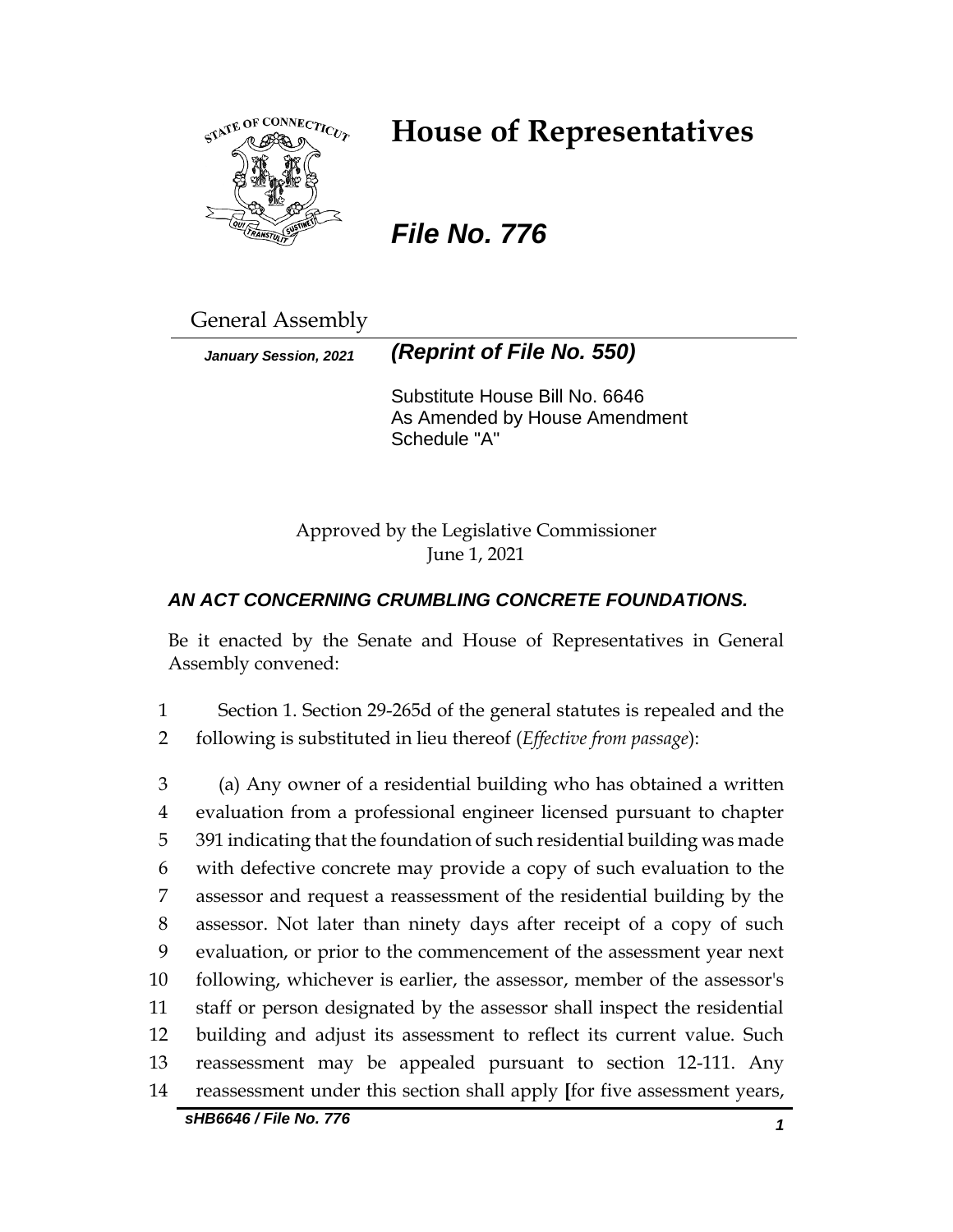notwithstanding the provisions of section 12-62.**]** until the next revaluation becomes effective or the concrete foundation is repaired or 17 replaced, and the assessor, member of the assessor's staff or person designated by the assessor adjusts the assessment of the residential building, whichever is earlier.

 (b) Notwithstanding the provisions of section 12-62, any property that has had its assessment adjusted pursuant to subsection (a) of this section shall be assessed during each revaluation cycle to reflect its 23 current value.

 **[**(b)**]** (c) An owner of a residential building that has obtained a reassessment pursuant to this section shall notify the assessor if the concrete foundation is repaired or replaced. **[**during the five assessment years for which the reassessment is effective.**]** Such notification shall be made in writing within thirty days of the repair or replacement of the concrete foundation. Not later than ninety days after receipt of such notification, or prior to the commencement of the assessment year next following, whichever is earlier, the assessor, member of the assessor's staff or person designated by the assessor shall inspect the residential building and adjust its assessment to reflect its current value.

 Sec. 2. Subdivision (2) of subsection (b) of section 38a-91vv of the general statutes is repealed and the following is substituted in lieu thereof (*Effective July 1, 2021*):

 (2) Establish a board of directors who shall serve in a volunteer capacity. The membership of the board of directors shall include, but need not be limited to, a real estate agent or broker, two owners of residential buildings who have concrete foundations that have deteriorated due to the presence of pyrrhotite, a chief executive or such chief executive's designee of a municipality in which residential buildings with concrete foundations that have deteriorated due to the presence of pyrrhotite are located, an individual with professional investment experience and currently registered as an investment adviser pursuant to title 36b, the executive directors of the Capitol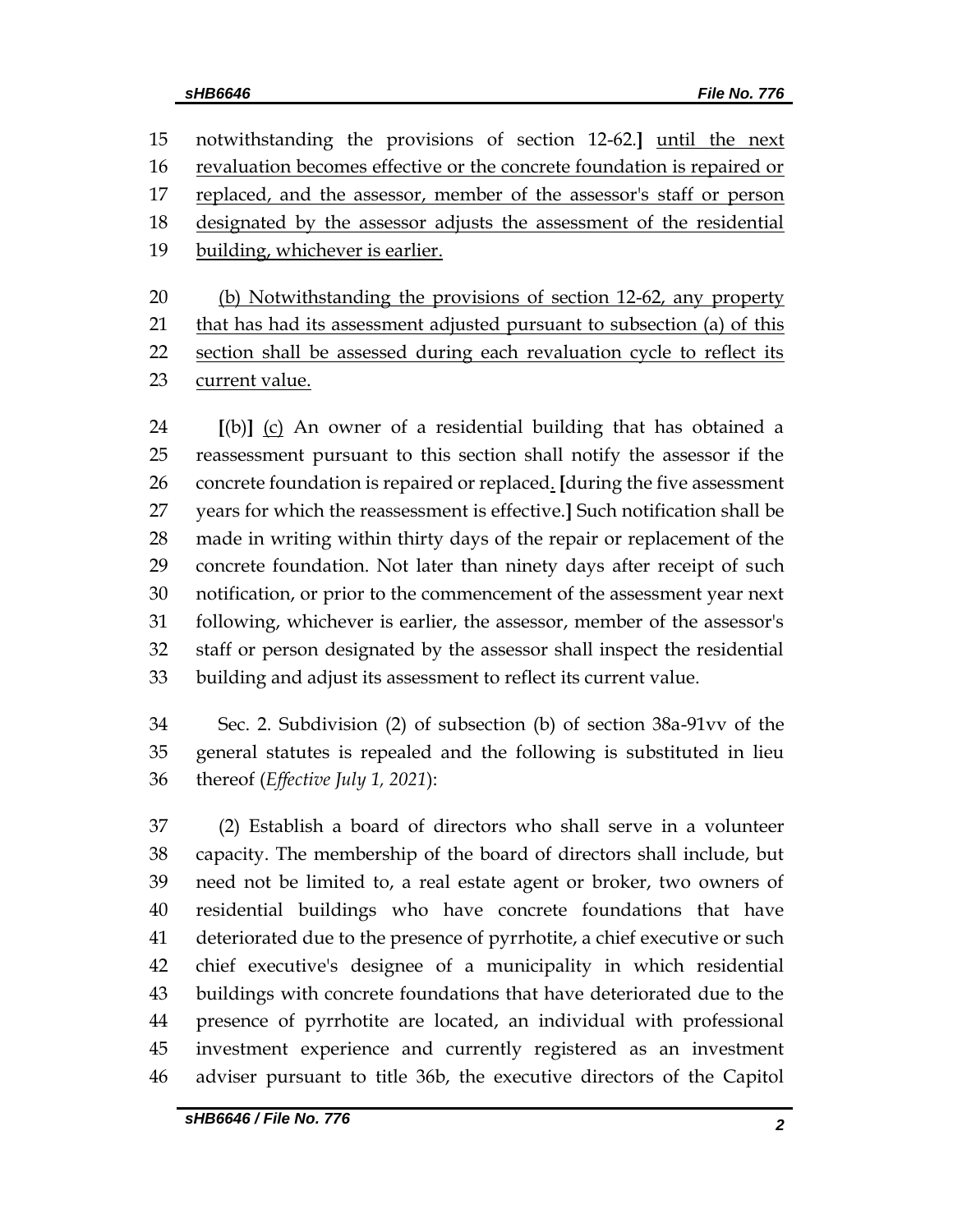Region Council of Governments and the Northeastern Connecticut Council of Governments or such executive directors' designees and representatives from the insurance and banking industries, who shall not have professional relationships with any bank or insurance company that has a financial interest in residential buildings subject to the provisions of this section and sections 7-374b, 8-441, 8-442, 8-443, 8- 444, subparagraph (B) of subdivision (20) of subsection (a) of section 12- 701 and section 29-265f. The speaker, the minority leader of the House of Representatives, the president pro tempore of the Senate and the Senate Republican president pro tempore shall each appoint a member of the General Assembly as a nonvoting, ex-officio member of the board of directors. The Governor shall appoint two members to the board of directors, one of whom shall be appointed as a nonvoting, ex-officio member. It shall not constitute a conflict of interest for a member of the board of directors, who is the owner of a residential building which has a concrete foundation that has deteriorated due to the presence of pyrrhotite, or the spouse or dependent child of such member, to apply for or receive assistance from the captive insurance company established under this section, to repair or replace such concrete foundation, provided such member shall abstain from deliberation, action or vote by the board of directors in specific respect to such member's application or the application of such spouse or dependent child;

 Sec. 3. Subsection (i) of section 38a-91vv of the general statutes is repealed and the following is substituted in lieu thereof (*Effective July 1, 2021*):

 (i) The captive insurance company shall continue **[**until June 30, 2022, or**]** until its existence is terminated by law. Upon the termination of the existence of the company, all its right and properties shall pass to and be vested in the state of Connecticut.

 Sec. 4. (*Effective July 1, 2021*) Not later than January 1, 2023, the captive insurance company established pursuant to section 38a-91vv of the general statutes, as amended by this act, shall submit a report, in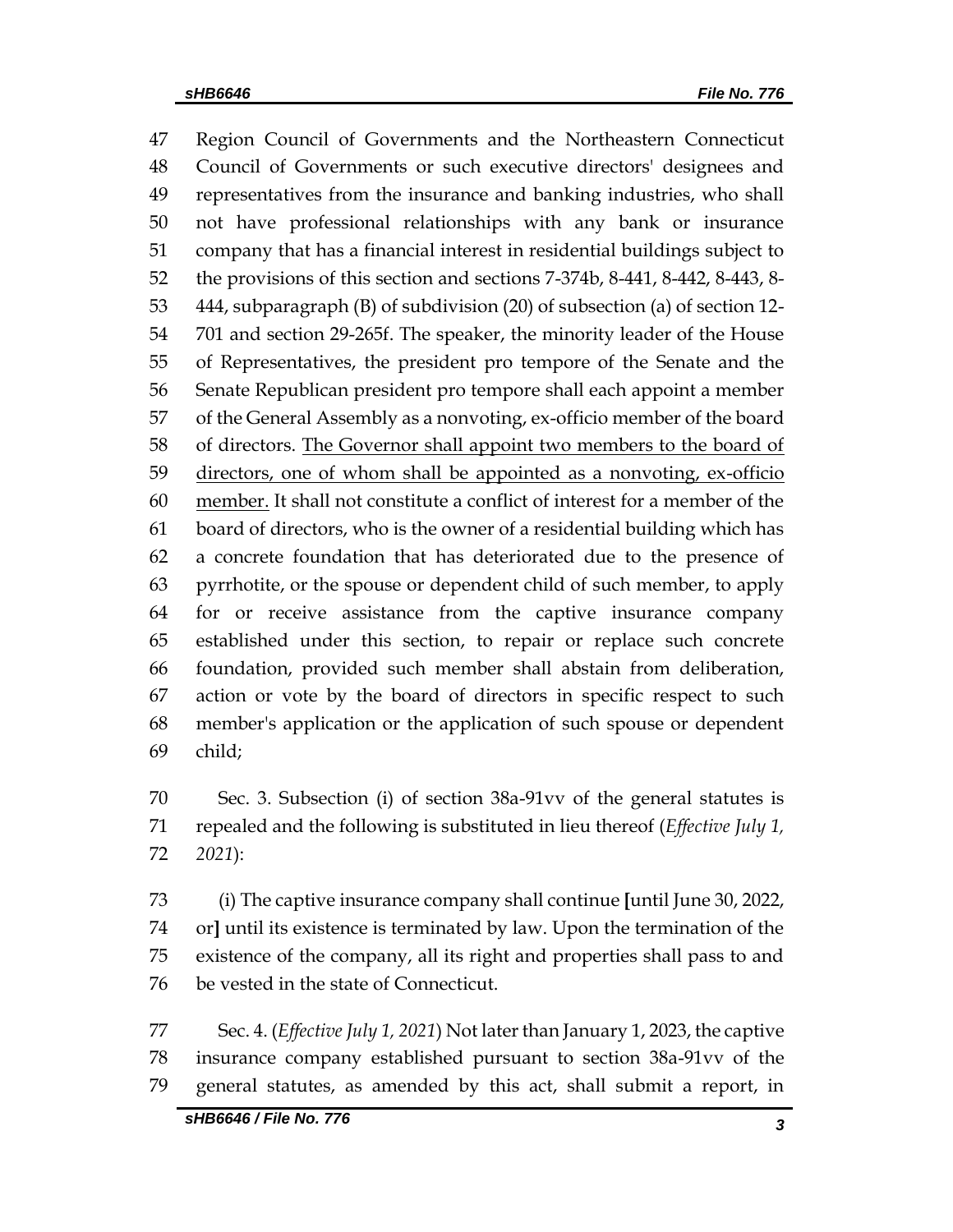accordance with the provisions of section 11-4a of the general statutes, to the joint standing committees of the General Assembly having cognizance of matters relating to insurance and planning and development. Such report shall include, but not be limited to, an analysis of the extent of the damage caused to concrete foundations in nonresidential buildings in the state due to the presence of pyrrhotite in such concrete.

 Sec. 5. Section 8-446 of the general statutes is repealed and the following is substituted in lieu thereof (*Effective July 1, 2021*):

 (a) There is established an account to be known as the "Healthy Homes Fund" which shall be a separate, nonlapsing account within the General Fund. The account shall contain any moneys required by law to be deposited in the account. Moneys in the account shall be expended by the Department of Housing for the purposes of:

 (1) Funding of not more than one million dollars, from remittances transferred pursuant to section 38a-331 for the period beginning January 1, 2019, and ending December 31, 2019, shall be remitted to the Department of Economic and Community Development to be used for grants-in-aid to homeowners with homes located in the immediate vicinity of the West River in the Westville section of New Haven and Woodbridge for structurally damaged homes due to subsidence and to homeowners with homes abutting the Yale Golf Course in the Westville section of New Haven for damage to such homes from water infiltration or structural damage due to subsidence; **[**and**]**

 (2) Funding a program, and any related administrative expense, to reduce health and safety hazards in residential dwellings in Connecticut, including, but not limited to, lead, radon and other contaminants or conditions, through removal, remediation, abatement and other appropriate methods. For purposes of this subdivision, "administrative expense" means any administrative or other cost or expense incurred by the Department of Housing in carrying out the provisions of this section, including, but not limited to, the hiring of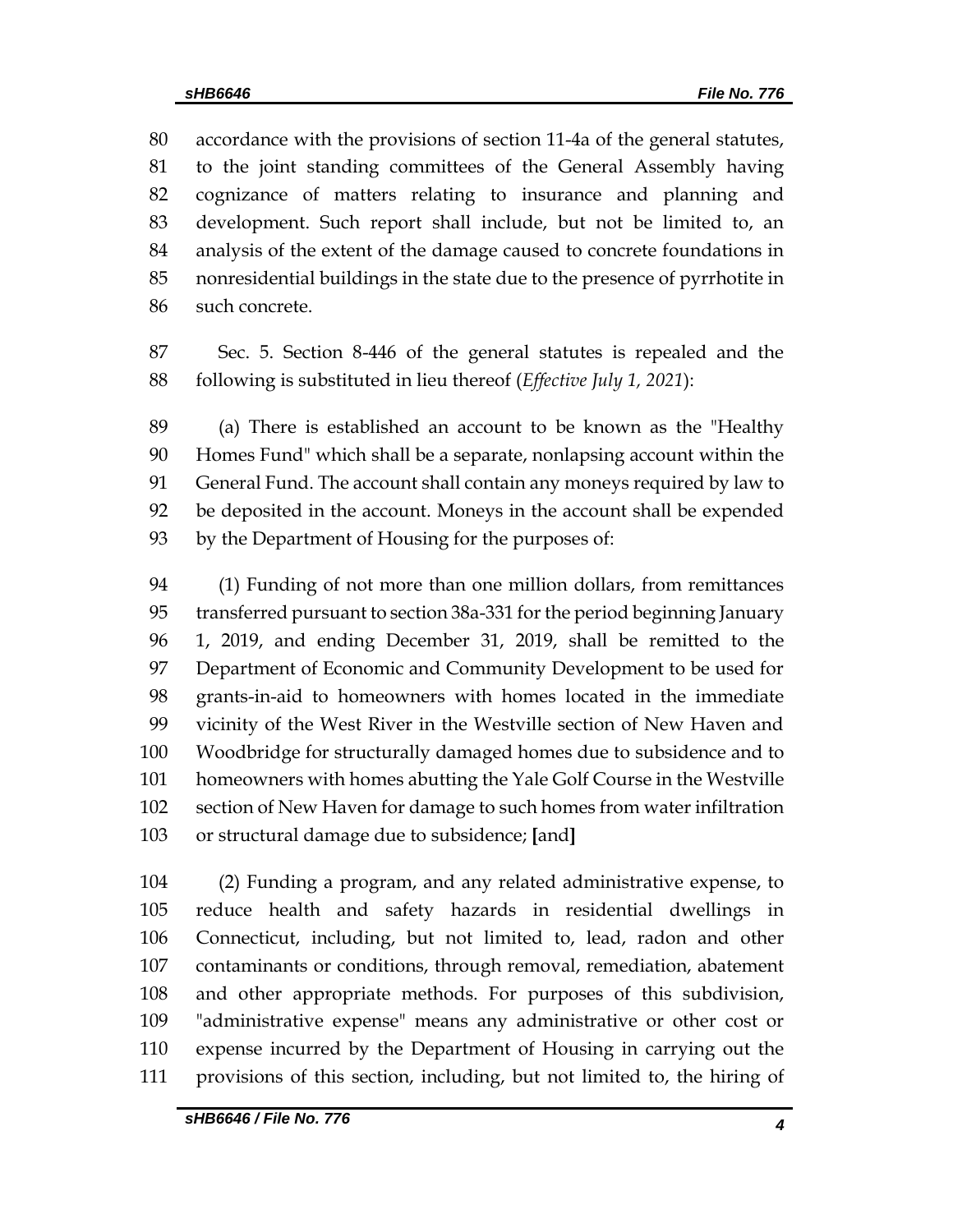#### 112 necessary employees and entering into necessary contracts; and

 (3) Funding of not more than one hundred seventy-five thousand dollars, from remittances transferred pursuant to section 38a-331 for the period beginning January 1, 2021, and ending December 31, 2021, shall 116 be remitted to the captive insurance company established pursuant to section 38a-91vv, as amended by this act, to be used for the research and development of the report described in section 4 of this act and any related administrative expense. Such sum shall not be considered in calculating the total funds allocated or made available to the captive insurance company used for administrative or operational costs pursuant to section 38a-91vv, as amended by this act.

 (b) The Department of Housing shall notify the Department of Public Health not later than thirty days after the deposit of remittances in the Healthy Homes Fund pursuant to subdivision (2) of subsection (c) of section 38a-331. Not later than thirty days after the deposit of remittances pursuant to subdivision (2) of subsection (c) of section 38a- 331, the Department of Public Health shall notify each municipal health department in the state annually regarding funds available pursuant to the Healthy Homes Fund established pursuant to subsection (a) of this section.

 (c) Not later than January 1, 2020, and annually thereafter, the Commissioner of Housing shall report to the joint standing committees of the General Assembly having cognizance of matters relating to housing, planning and development and appropriations and the budgets of state agencies, in accordance with section 11-4a, regarding the status of the Healthy Homes Fund established pursuant to this section and all moneys deposited into and expended by the Department of Housing pursuant to said account. Any such report may be submitted electronically.

 Sec. 6. Subdivision (28) of subsection (b) of section 1-210 of the general statutes is repealed and the following is substituted in lieu thereof (*Effective July 1, 2021*):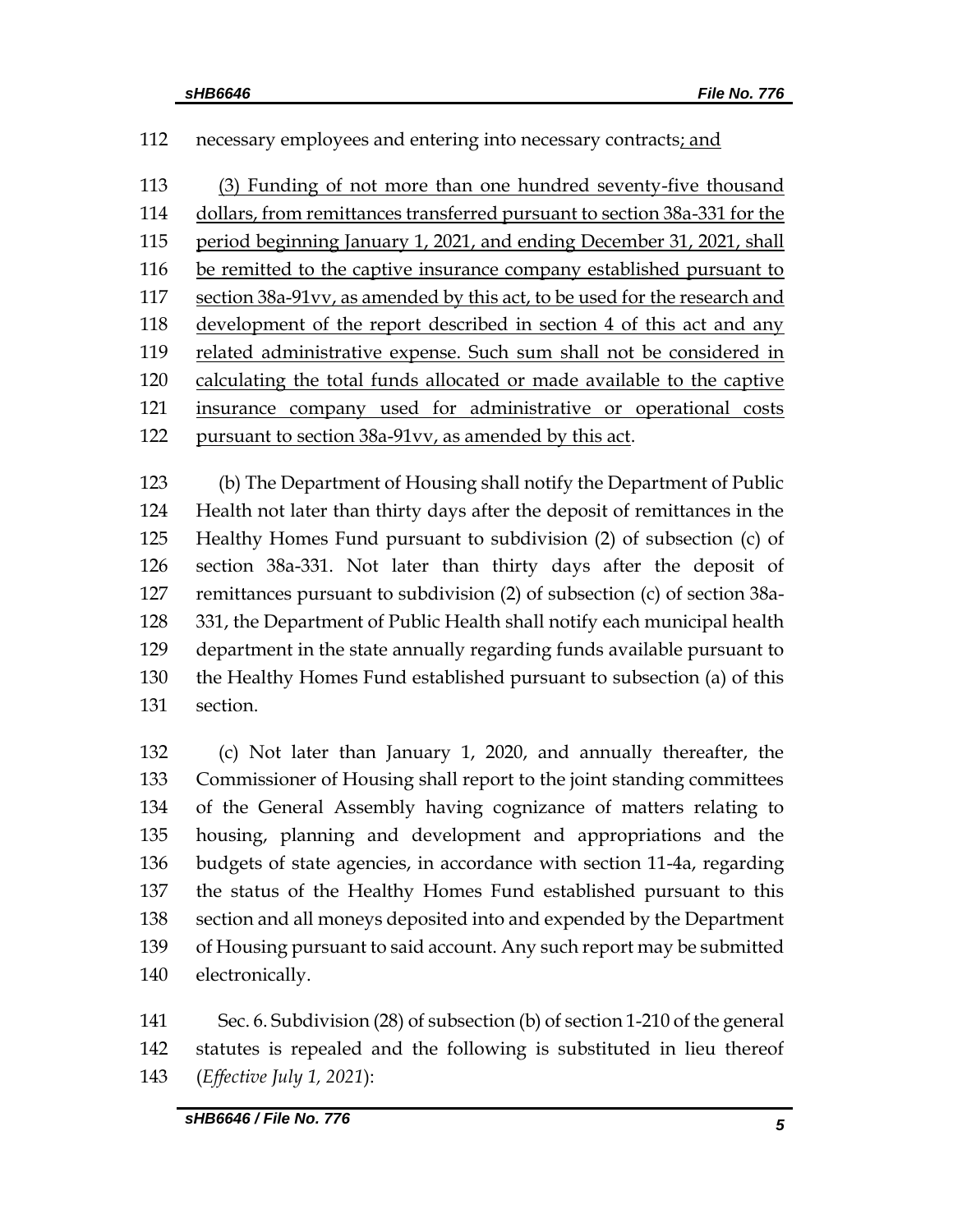(28) Any **[**documentation provided to or obtained**]** records 145 maintained or kept on file by an executive branch agency or public institution of higher education, including documentation **[**provided**]** prepared or obtained prior to May 25, 2016, relating to claims of or testing for faulty or failing concrete foundations in residential buildings **[**by the owners of such residential buildings,**]** and documents or 150 materials prepared by an executive branch agency or public institution of higher education relating to such **[**documentation, for seven years after the date of receipt of the documentation or seven years after May 25, 2016, whichever is later**]** records.

 Sec. 7. Section 29-265e of the general statutes is repealed and the following is substituted in lieu thereof (*Effective July 1, 2021*):

 Any documentation provided to or obtained by an executive branch agency, including documentation provided or obtained prior to May 25, 2016, relating to claims of faulty or failing concrete foundations in residential buildings by the owners of such residential buildings, and documents prepared by an executive branch agency relating to such documentation, shall be maintained as confidential by such agency. **[**for not less than seven years after the date of receipt of the documentation or seven years after May 25, 2016, whichever is later.**]**

 Sec. 8. (NEW) (*Effective July 1, 2021*) (a) For the purposes of this section, "qualified geologist" means a geologist certified by the American Institute of Professional Geologists, licensed by the National Association of State Boards of Geology or certified or licensed by another organization deemed suitable by the State Geologist.

 (b) (1) Not later than January 1, 2022, the operator of any quarry established on or before July 1, 2021, that produces aggregate for use in concrete intended for use or sale shall prepare a geological source report and provide such report to the State Geologist and Commissioner of Energy and Environmental Protection. Such report shall be prepared in a form and manner prescribed by the commissioner, and shall include, but need not be limited to, (A) the mining, processing, storage and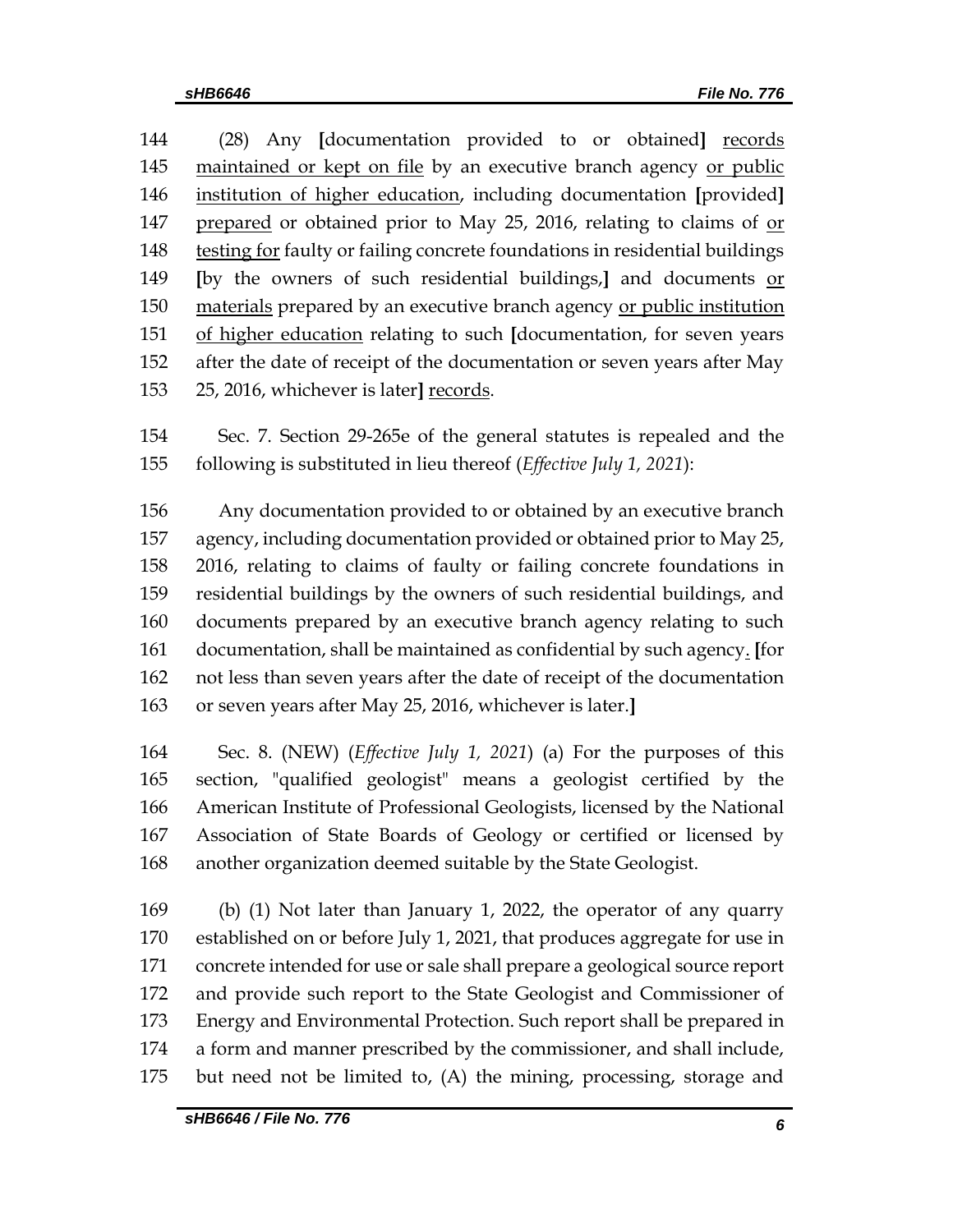quality control methods utilized by such operator, (B) a description of the characteristics of the aggregate to be excavated at such quarry, which shall be prepared by a qualified geologist, (C) a description of the 179 products to be produced by such quarry,  $(D)$  a copy of the results of an inspection of face material and geologic log analysis completed by a qualified geologist, and (E) analyses of core samples, completed by a qualified geologist, unless such quarry is active and has a satisfactory performance history as determined by the commissioner. Not later than January 1, 2026, and every four years thereafter, such operator shall update such report and provide such updated report to the State Geologist and commissioner.

 (2) The operator of any quarry established after July 1, 2021, that intends to produce aggregate for use in concrete intended for use or sale shall prepare a geological source report, described in subdivision (1) of this subsection, and provide such report to the State Geologist and commissioner prior to offering such aggregate for use or sale. Such operator shall update such report every four years thereafter and provide such updated report to the State Geologist and commissioner.

 (3) Not later than January 1, 2022, and annually thereafter, the operator of each quarry that produces aggregate for use in concrete intended for use or sale shall provide such quarry's operations plan to the State Geologist and commissioner.

 Sec. 9. (NEW) (*Effective July 1, 2021*) (a) Except as provided in subsection (c) of this section, not later than July 1, 2022, and not less than annually thereafter, the operator of each quarry that sells or provides aggregate intended for use in concrete, shall submit a written report to the Commissioner of Energy and Environmental Protection and the State Geologist, containing the results of a third-party test of the sulfur content of such aggregate. Such test shall be conducted by a third-party certified or accredited to conduct testing in accordance with American Society for Testing Materials standard C33/C33M, Standard 207 Specification for Concrete Aggregates. Such certification accreditation shall be provided by the International Organization for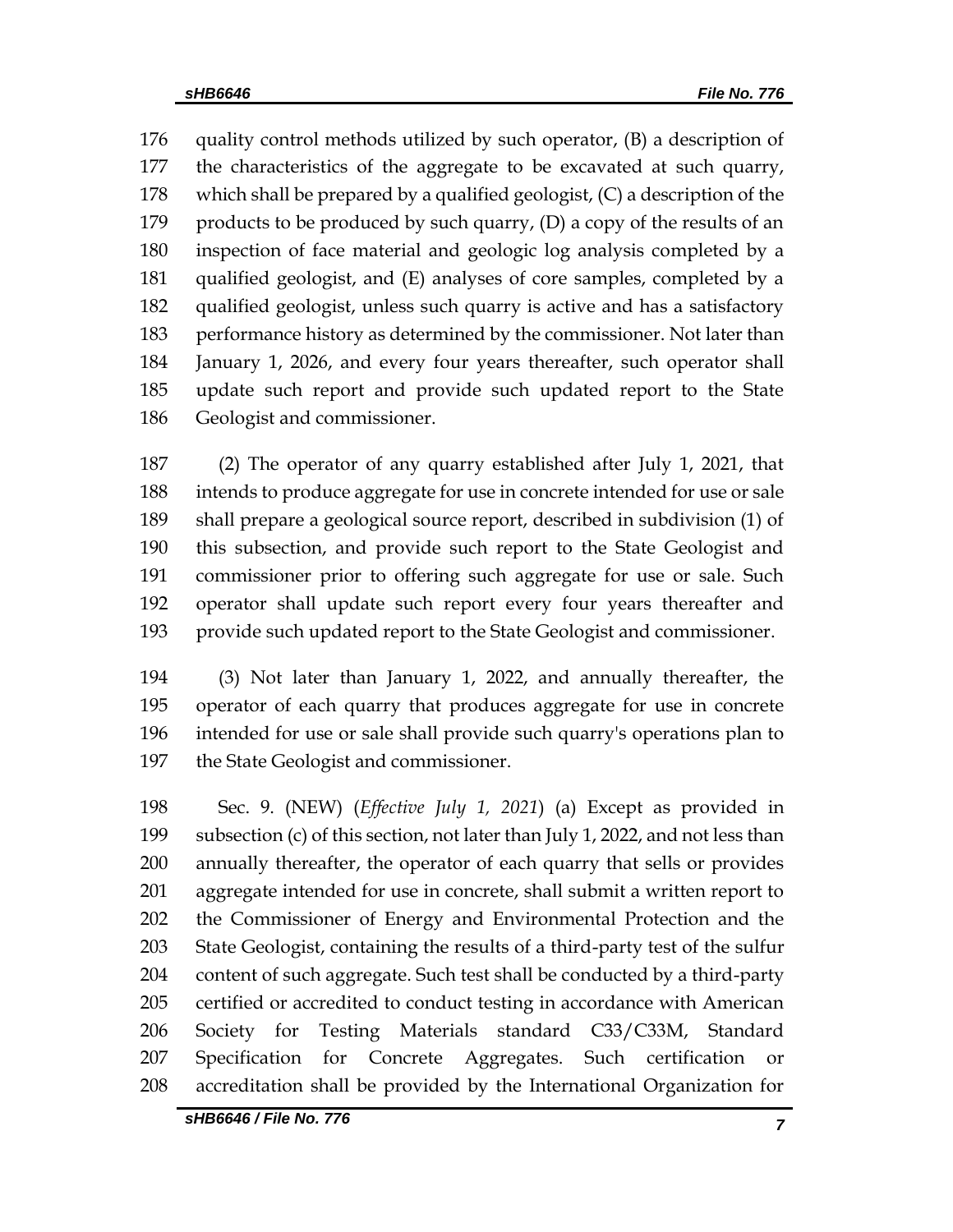Standardization, United States Army Corps of Engineers, American Association of State Highway and Transportation Officials, International Accreditation Service or a similar organization.

 (b) Each test conducted pursuant to subsection (a) of this section shall include:

 (1) The performance of a rapid total sulfur test on a ten-pound sample of aggregate by any of the following means: (A) X-ray fluorescence analysis, (B) purge and trap gas chromatography analysis, (C) analysis by combustion furnace, or (D) other technology deemed at least as accurate by the State Geologist. Representative samples shall be collected and managed in accordance with American Society for Testing and Materials standard D75/D75M, Standard Practice for Sampling Aggregates, reduced to a size appropriate for laboratory testing and pulverized for analysis;

 (2) If the total sulfur content of the sample in per cent by mass is less than one per cent and equal to or greater than one-tenth per cent, the performance of x-ray diffraction, magnetic susceptibility or petrographic analyses to determine the presence and relative abundance of pyrrhotite in the sample; and

 (3) If the results of the test conducted pursuant to this section reveal that pyrrhotite is present in the sample, a petrographic analysis based on American Society for Testing and Materials standards C295, Standard Guide for Petrographic Examination of Aggregates for Concrete, and C294, Standard Descriptive Nomenclature for Constituents of Concrete Aggregates, shall be conducted to determine 234 the acceptance and use of the aggregate.

 (c) If the results of the test conducted pursuant to this section reveal 236 that the total sulfur content of the sample in per cent by mass is less than one-tenth per cent, an operator may sell or provide such aggregate for use in concrete for a period of four years beginning on the date of receipt of such test results and shall not be required to submit a report pursuant 240 to subsection (a) of this section during such period.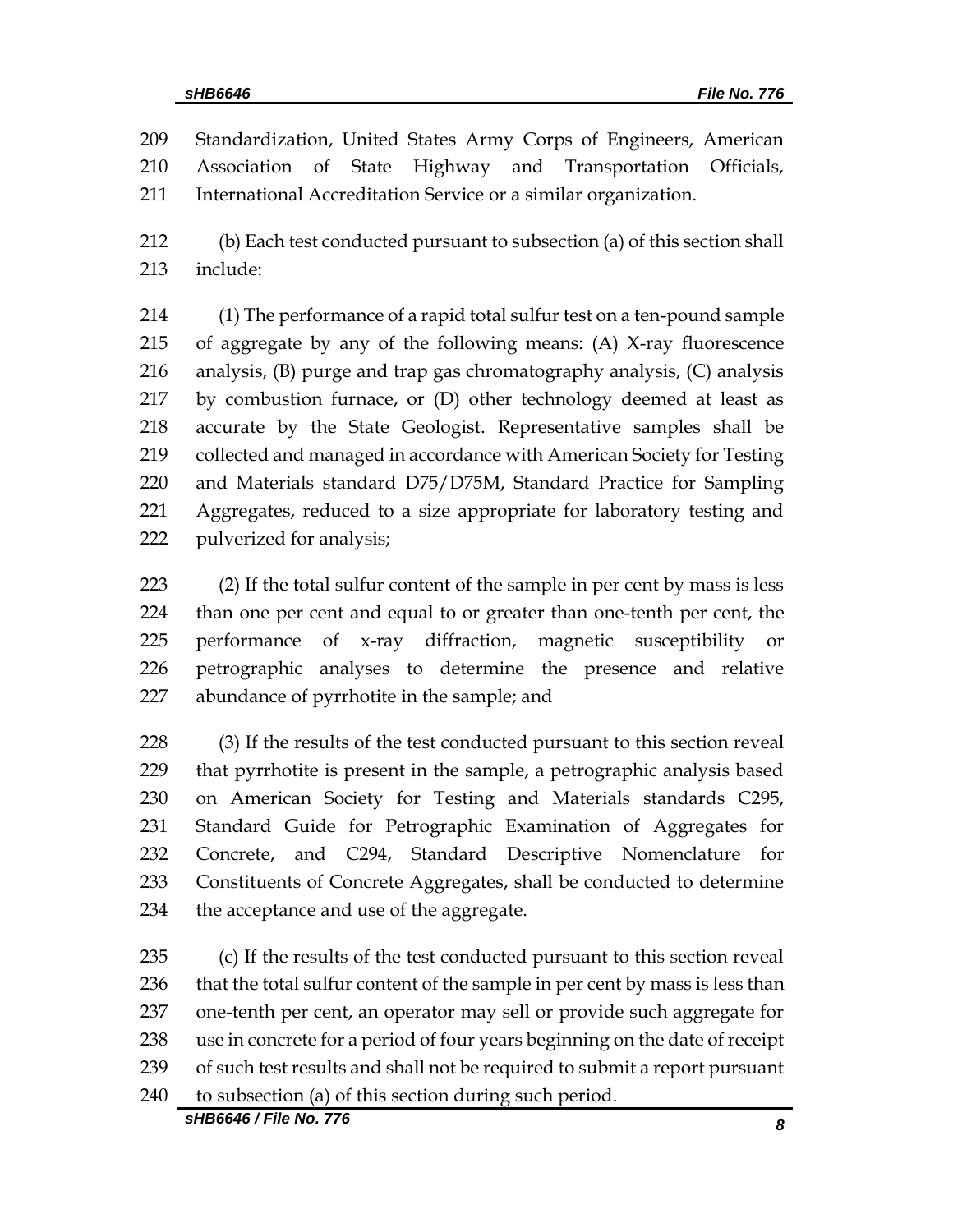(d) If the results of the test conducted pursuant to this section reveal that the total sulfur content of the sample in per cent by mass is equal to or greater than one per cent, an operator shall not sell or provide such aggregate for use in concrete.

 (e) If the results of the test performed pursuant to this section reveal 246 that the total sulfur content of the sample in per cent by mass is less than one per cent and equal to or greater than one-tenth per cent and (1) no 248 pyrrhotite is present, an operator may sell or provide such aggregate for use in concrete for a period of one year beginning on the date of receipt of such test results; and (2) pyrrhotite is present, an operator shall not sell or provide such aggregate in a manner inconsistent with the acceptance and use indicated by the results of a petrographic analysis undertaken pursuant to this section or requirement or restriction established by the Commissioner of Energy and Environmental Protection pursuant to subsection (f) of this section.

 (f) The Commissioner of Energy and Environmental Protection, in consultation with the State Geologist, may, if the results of the test performed pursuant to this section reveal that the total sulfur content of the sample in per cent by mass is less than one per cent and equal to or greater than one-tenth per cent and pyrrhotite is present, (1) require the operator of the quarry to conduct additional testing, including but not limited to a mortar bar expansion test pursuant to American Society for Testing and Materials standard C1293, Standard Test Method for Determination of Length Change of Concrete Due to Alkali-Silica Reaction, or C227, Standard Test Method for Potential Alkali Reactivity of Cement-Aggregate Combinations; and (2) implement restrictions on the sale or use of aggregate from such quarry in concrete.

 (g) The Commissioner of Energy and Environmental Protection may adopt regulations, in accordance with chapter 54 of the general statutes, to implement the provisions of this section. Such regulations shall include, but not be limited to, definitions for the terms "rapid total sulfur test", "x-ray fluorescence analysis", "purge and trap gas chromatography analysis", "analysis by combustion furnace", "x-ray diffraction",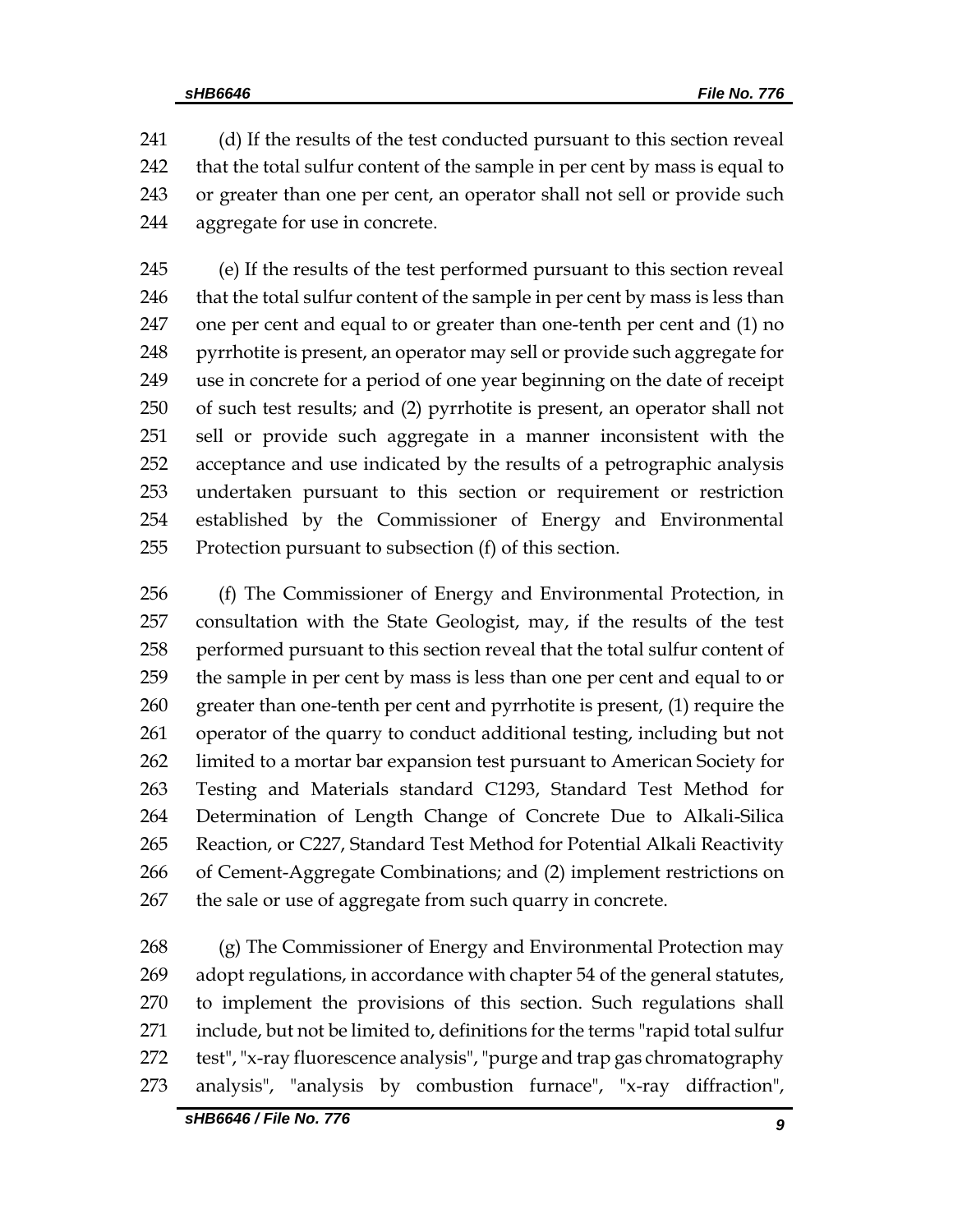274 "magnetic susceptibility analysis", "petrographic analysis" and "mortar 275 bar expansion test".

| This act shall take effect as follows and shall amend the following<br>sections: |              |                  |  |  |  |
|----------------------------------------------------------------------------------|--------------|------------------|--|--|--|
| Section 1                                                                        | from passage | 29-265d          |  |  |  |
| Sec. 2                                                                           | July 1, 2021 | $38a-91vv(b)(2)$ |  |  |  |
| Sec. 3                                                                           | July 1, 2021 | $38a-91vv(i)$    |  |  |  |
| Sec. 4                                                                           | July 1, 2021 | New section      |  |  |  |
| Sec. 5                                                                           | July 1, 2021 | 8-446            |  |  |  |
| Sec. 6                                                                           | July 1, 2021 | $1-210(b)(28)$   |  |  |  |
| Sec. 7                                                                           | July 1, 2021 | 29-265e          |  |  |  |
| Sec. 8                                                                           | July 1, 2021 | New section      |  |  |  |
| Sec. 9                                                                           | July 1, 2021 | New section      |  |  |  |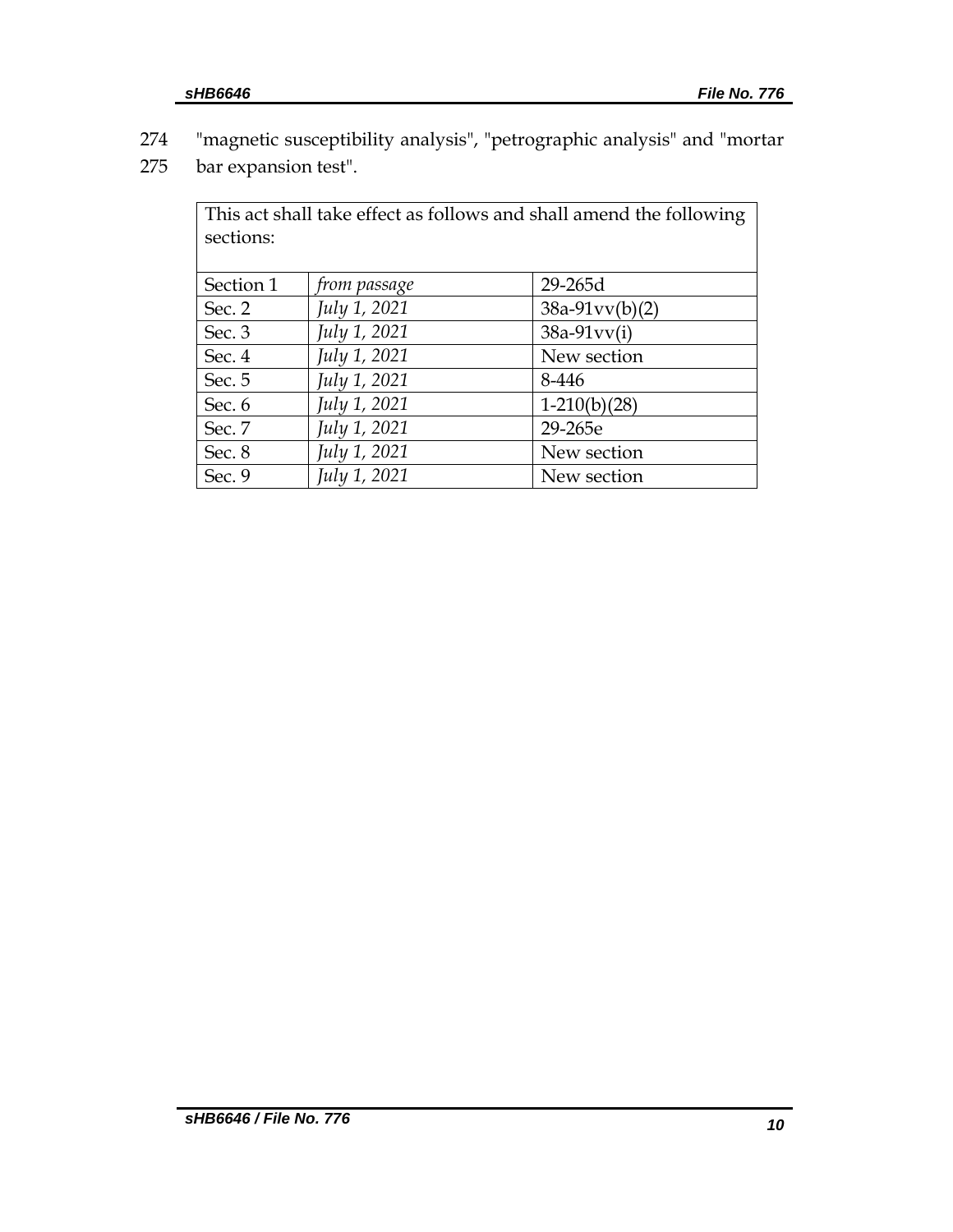*The following Fiscal Impact Statement and Bill Analysis are prepared for the benefit of the members of the General Assembly, solely for purposes of information, summarization and explanation and do not represent the intent of the General Assembly or either chamber thereof for any purpose. In general,*  fiscal impacts are based upon a variety of informational sources, including the analyst's professional *knowledge. Whenever applicable, agency data is consulted as part of the analysis, however final products do not necessarily reflect an assessment from any specific department.*

#### *OFA Fiscal Note*

#### *State Impact:*

| <b>Agency Affected</b>       | <b>Fund-Effect</b> | FY 22 \$ | FY 23 \$ |
|------------------------------|--------------------|----------|----------|
| Department of Housing        | HHF - Cost         | 175.000  | None     |
| Note: HHP=Healthy Homes Fund |                    |          |          |

#### *Municipal Impact:*

| Municipalities | Effect    | FY 22 \$    | FY 23 \$ |           |
|----------------|-----------|-------------|----------|-----------|
| Various        | Potential | None        | None     | See Below |
| Municipalities | Revenue   |             |          |           |
|                | Gain      |             |          |           |
| Various        | Precludes | <b>None</b> | None     | See Below |
| Municipalities | Revenue   |             |          |           |
|                | Gain      |             |          |           |

#### *Explanation*

The bill makes various changes related to the issue of crumbling concrete foundations that result in the fiscal impacts described below.

**Section 1** prevents municipalities, once they have adjusted the assessment of a home with a defective concrete foundation, from reassessing that home until the foundation has been repaired or replaced. This precludes any revenue gain a municipality might experience if it chose to increase the assessment of a home with a defective concrete foundation prior to such foundation being repaired.

The bill also results in a revenue gain to municipalities associated with homeowners impacted by crumbling foundations to the extent that it allows more homeowners to have their foundations remediated. Under current law, as of September 2020, at least 845 properties in at least 10 communities have had their assessments reduced due to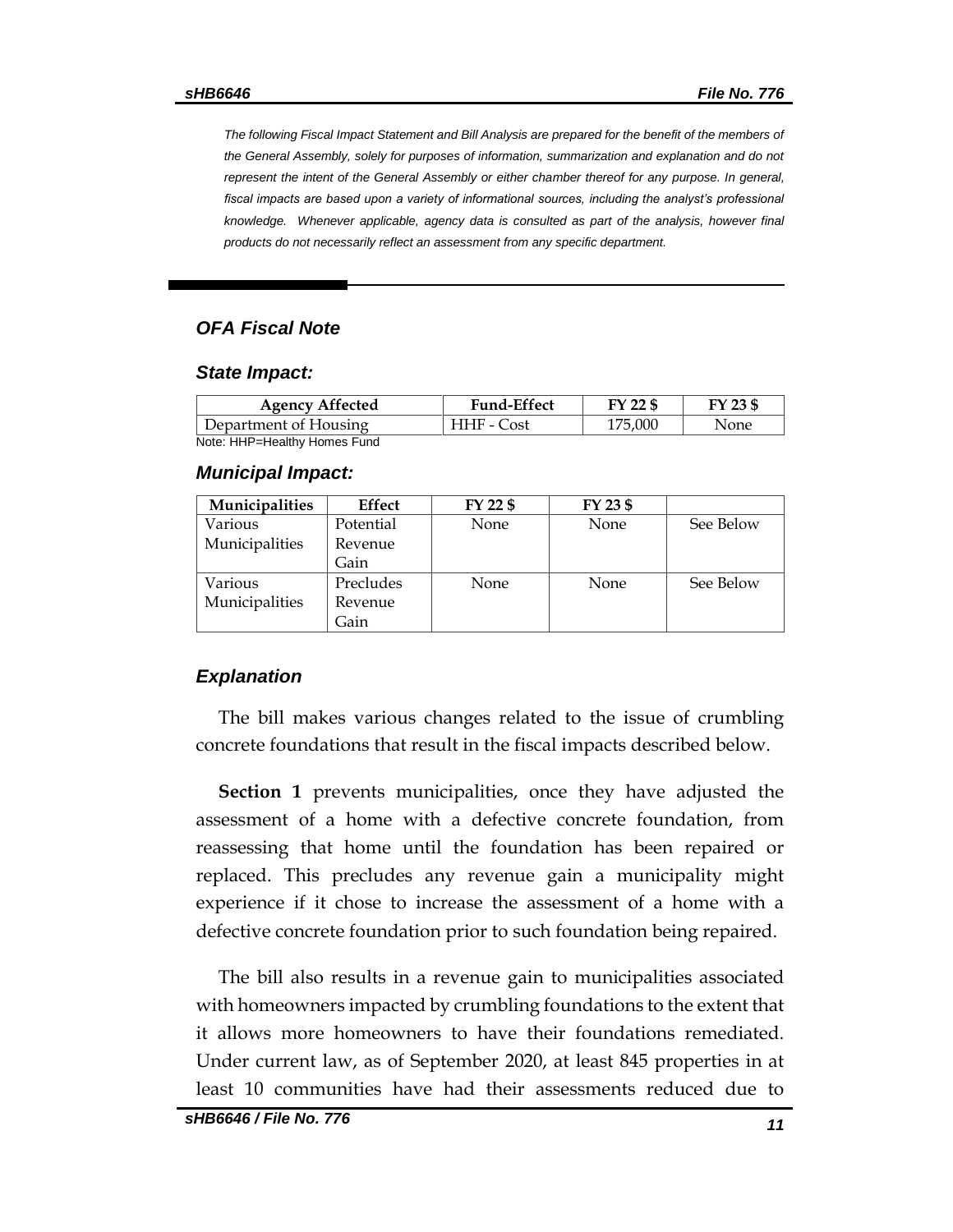foundation problems. This has resulted in an estimated revenue loss to those municipalities of about \$2.7 million cumulatively. The bill results in a revenue gain that would vary based on the assessments of such properties after foundation remediation. It is unknown how much of this revenue gain would occur in FY 23 and how much would occur in the out years.

**Section 3** eliminates the June 30, 2022 sunset date for the captive insurer, Connecticut Foundations Solutions Indemnity Company Inc. (CFSIC), which allows the captive to continue operating using state funding already authorized for that purpose.<sup>1</sup> As the captive spends approximately \$800,000 of its revenue annually on operating expenses, under the bill that operating cost is anticipated to continue in FY 23 and future years. 2

**Sections 4 and 5** result in a one-time cost to the Healthy Homes Fund of up to \$175,000 in FY 22 to provide funding for CFSIC to research and report on the extent of crumbling foundations in nonresidential buildings. This will result in less funding being available for the lead removal, remediation and abatement program under the Department of Housing (DOH) that is funded from the same account.

**Sections 8 and 9** require specified geological reports and quarry operational plans, to be submitted to the State Geologist and the Department of Energy and Environmental Protection (DEEP). The bill also allows DEEP to establish regulations under certain conditions. These provisions are not anticipated to result in a fiscal impact.

The bill also makes other minor changes that have no fiscal impact.

 $\overline{a}$ 

<sup>1</sup> CFSIC distributes financial assistance to homeowners with foundations crumbling due to the presence of pyrrhotite using state funds deposited in the Crumbling Foundations Assistance Fund. The state has authorized \$100 million in bond funds and about 85 percent of the revenue from a \$12 annual surcharge on homeowners' insurance policies (in place through 2029) to provide such assistance.

<sup>2</sup> Under current law, the captive or its successor is expected to continue minimal operations for up to 36 months after sunset to run off accumulated liabilities, so not all FY 23 operating expenses under the bill are additional.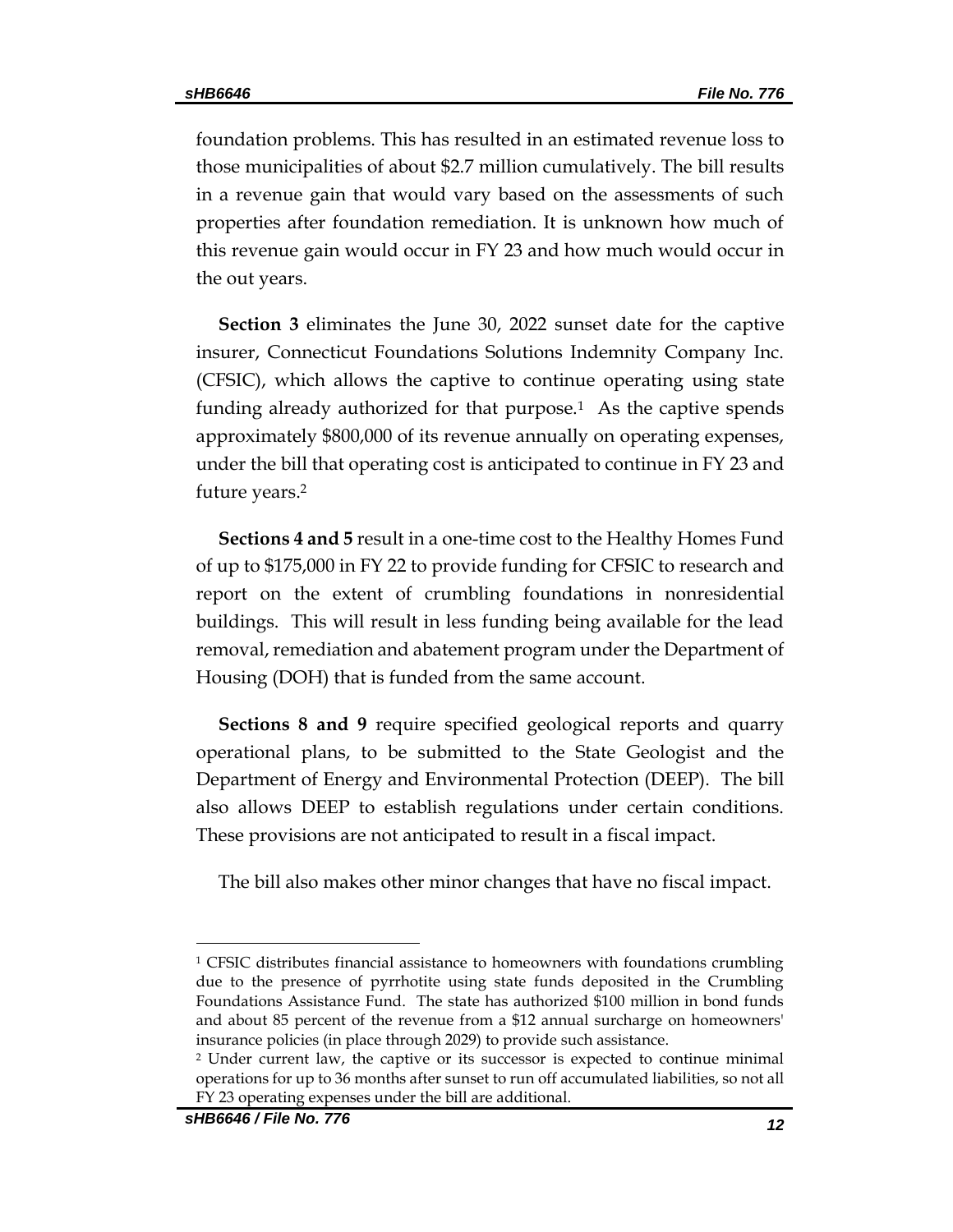House "A" strikes the underlying bill and its associated fiscal impact and results in the fiscal impact described above.

### *The Out Years*

The municipal impacts identified above would continue into the future subject to the timing and value of homes being remediated and reassessed and to the number of additional home foundations remediated as a result of the bill.

*Sources: Connecticut Foundation Solutions Indemnity Company, Inc. 2019 and 2020 Audited Financial Statements*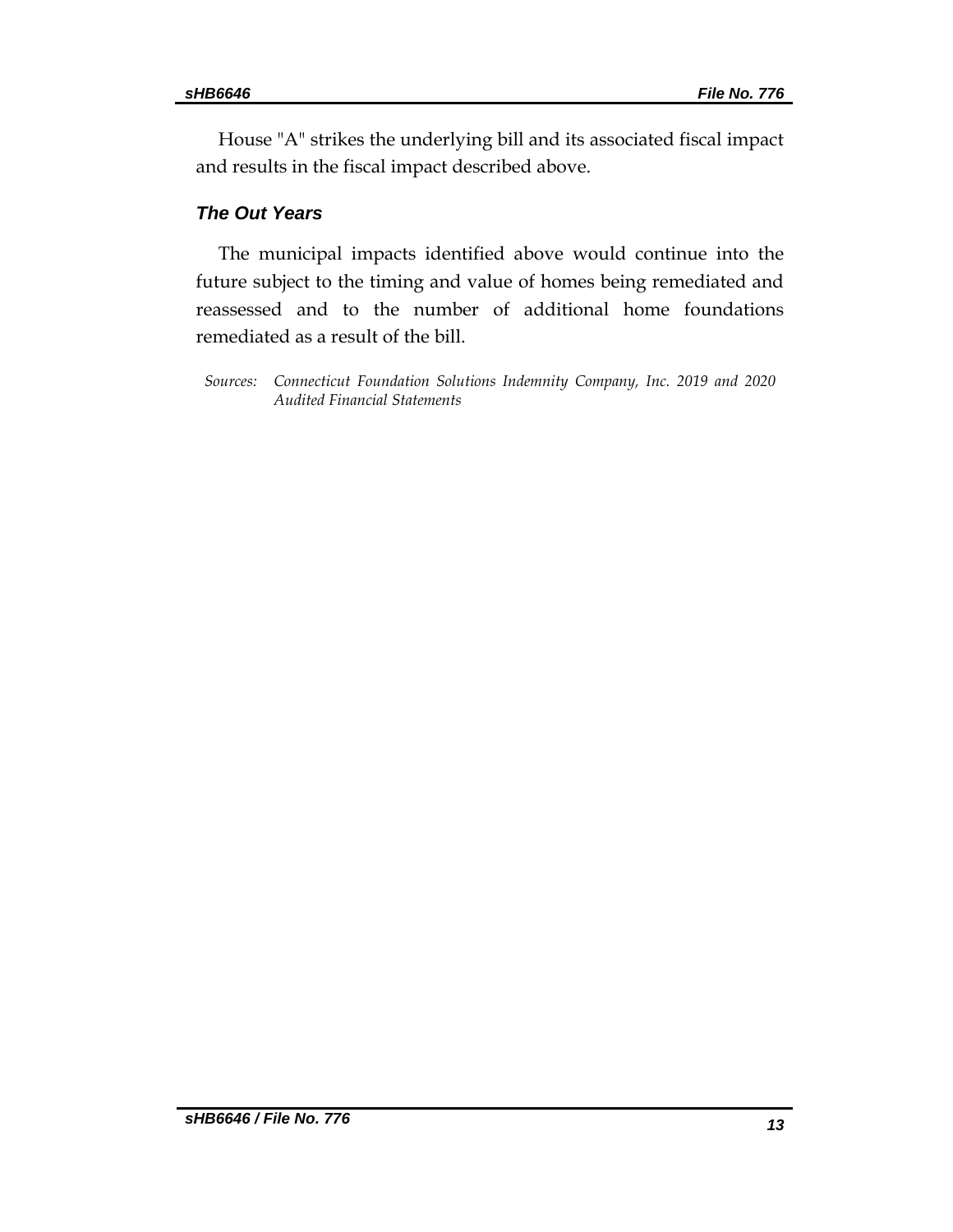# **OLR Bill Analysis sHB 6646 (as amended by House "A")\***

#### *AN ACT CONCERNING CRUMBLING CONCRETE FOUNDATIONS.*

#### **SUMMARY**

This bill makes various changes in state law concerning "crumbling foundations." (Generally, this means concrete foundations that are failing or deteriorating due to the presence of pyrrhotite.)

It makes the Connecticut Foundation Solutions Indemnity Company (CFSIC) permanent by eliminating the current June 30, 2022, termination date and adds two gubernatorial appointees to its board of directors (§§ 2 & 3). The bill also requires CFSIC to study the extent of pyrrhotite-related foundation damage in nonresidential buildings and remits up to \$175,000 from the Healthy Homes Fund for the study's expenses ( $\S 4 \& 5$ ). CFSIC is the captive insurance company created by law to distribute money to homeowners with concrete foundations that are deteriorating due to the presence of pyrrhotite.

The bill requires concrete aggregate quarry operators to test and report on their aggregate's total sulfur content ("total S"). It imposes restrictions on the use of aggregate that has a relatively high total S and, in certain circumstances, requires additional testing to identify the presence of pyrrhotite. The bill authorizes the Department of Energy and Environmental Protection (DEEP) commissioner to adopt regulations on aggregate testing and impose restrictions on aggregate that contains pyrrhotite (§ 9).

The bill also:

1. eliminates the five-year cap on reduced assessments for properties made with defective concrete (§ 1) and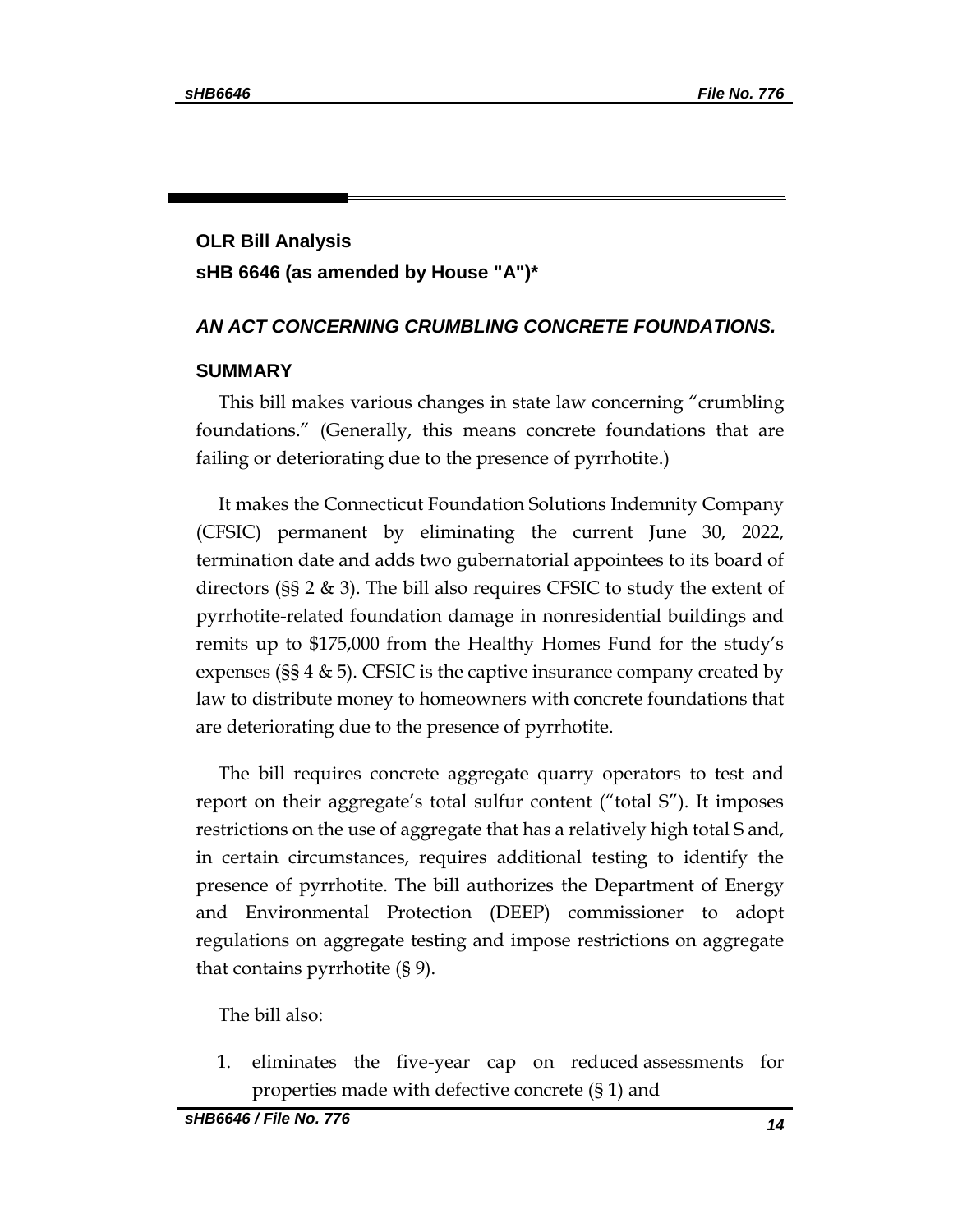2. requires Connecticut concrete aggregate quarries to (1) submit an operations plan to the state geologist and DEEP commissioner annually and (2) prepare a geological source report (GSR) every four years and submit it to the same entities (§ 8).

Additionally, the bill permanently exempts certain executive branch agency records related to faulty or failing concrete foundations in residential buildings from disclosure under the Freedom of Information Act (FOIA) and applies the exemption to the same types of records held by public higher education institutions (§ 6). The bill requires executive branch agencies to keep information about claims of faulty or failing foundations confidential in perpetuity (§ 7).

\*House Amendment  $A''$ : (1) eliminates provisions allowing the Connecticut Housing Finance Authority to make loans to CFSIC and issue up to \$100 million in revenue bonds; (2) adds gubernatorial appointees to CFSIC's board of directors (§ 2); (3) clarifies the reassessment provision requires properties with adjusted assessments to be revalued during normal cycles(§ 1); (4) adds the FOIA and confidentiality provisions (§§ 6 & 7); (5) modifies the GSR provision and makes the submission of an operations plan an annual requirement (§ 8); (6) eliminates the provision in the underlying bill requiring the Department of Consumer Protection commissioner to adopt regulations establishing standards for aggregate testing and replaces them with requirements for annual aggregate testing and authorization for DEEP to adopt regulations (§ 9); and (7) makes minor changes.

EFFECTIVE DATE: July 1, 2021, except the provision on assessments (§ 1) is effective upon passage.

#### **§ 1 — REDUCED ASSESSMENT FOR PROPERTIES WITH DEFECTIVE FOUNDATIONS**

By law, municipal assessors or their staff must inspect and reassess residential properties with foundations made from defective concrete at the property owner's request. Under current law, the adjusted assessment must reflect the property's current value and is valid for five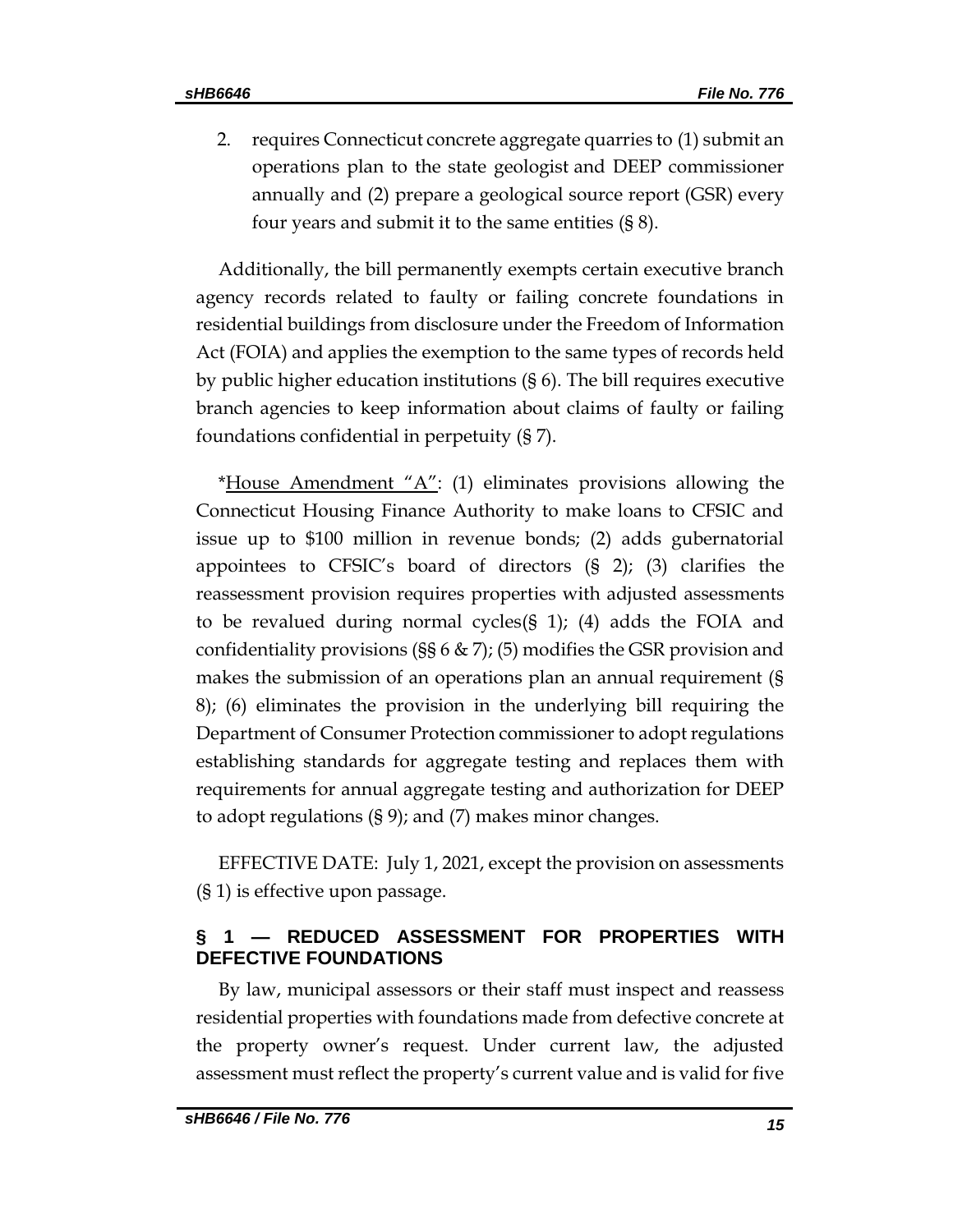assessment years unless the foundation is repaired or replaced sooner. The bill eliminates the five-year maximum, thus allowing property owners to benefit from a reduced assessment until their foundation is repaired or replaced. The property's assessment must be updated with each revaluation and reflect any diminished value.

#### **§ 2 — CFSIC BOARD OF DIRECTORS**

The bill requires the governor to appoint two members to CFSIC's volunteer board of directors, one of whom must be a nonvoting, exofficio member. By law, CFSIC's board of directors includes four legislatively appointed non-voting ex-officio members, as well as several members with experience related to various aspects of crumbling concrete foundations, including a real estate broker or agent; a municipal chief executive; insurance and banking industry representatives; and the executive directors of the Capitol Region and Northeastern Councils of Governments.

### **§§ 4 & 5 — STUDY OF NONRESIDENTIAL CRUMBLING CONCRETE DAMAGE**

By January 1, 2023, the bill requires CFSIC to submit a report to the Insurance and Real Estate and Planning and Development committees analyzing the extent of pyrrhotite-related concrete foundation damage in nonresidential buildings.

The bill also requires the Department of Housing to remit up to \$175,000 from surcharge remittances transferred to the Healthy Homes Fund during the 2021 calendar year to CFSIC for research, development, and administrative expenses related to the report described above. (The Healthy Homes Fund includes revenue from an annual \$12 surcharge that existing law imposes on the named insured under certain homeowners insurance policies.)

However, the bill specifies that this amount must not be used in calculating the total funds allocated or made available to CFSIC for administrative or operational expenses. (By law, CFSIC may not spend more than 10% of its annual allocations on administrative or operational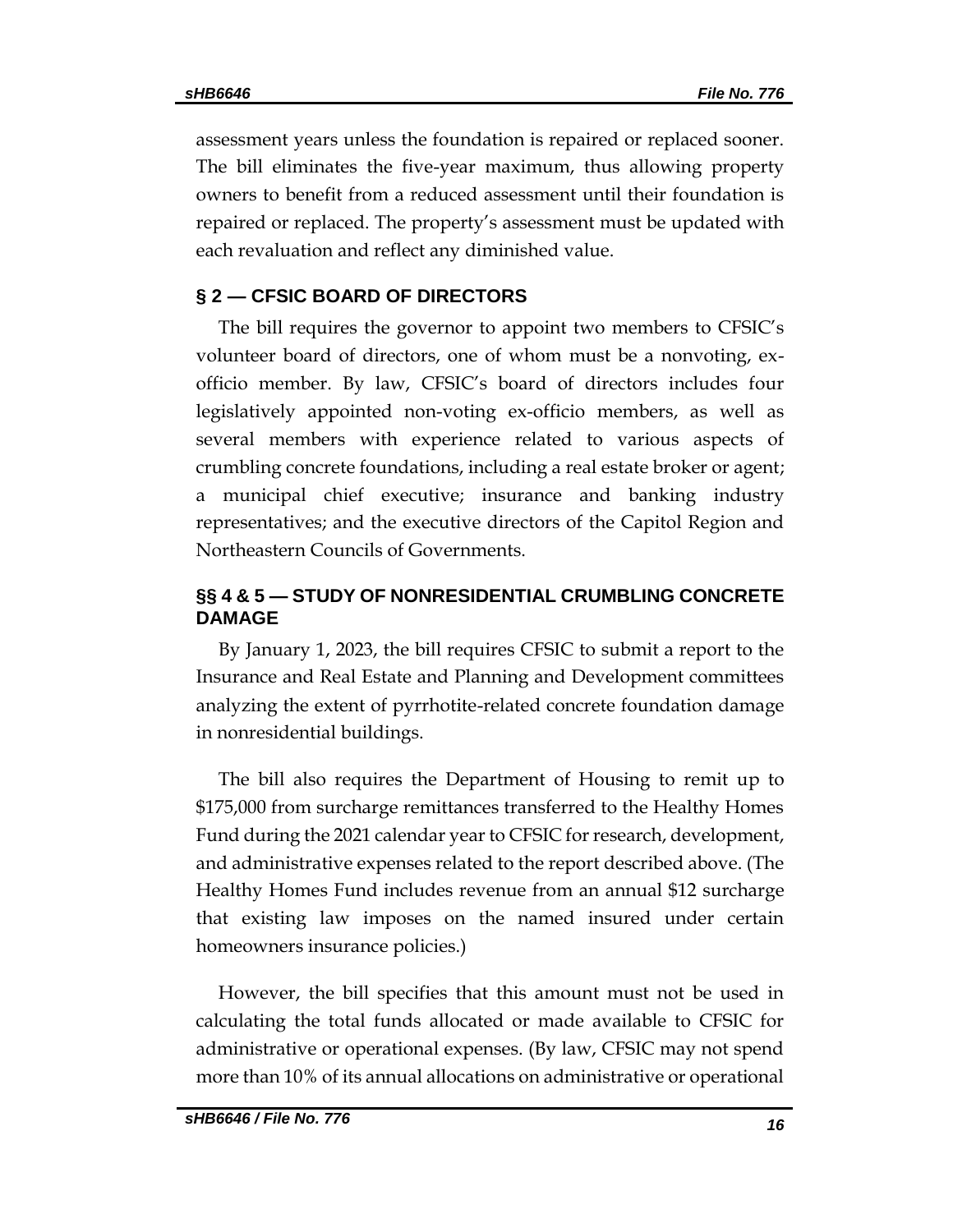costs (CGS § 38a-91vv(c)).)

#### **§ 6 — DISCLOSURE UNDER FOIA**

Current law exempts from disclosure (1) documents executive branch agencies have on claims of faulty or failing concrete foundations in residential buildings by the buildings' owners and (2) associated agency-prepared documents. Currently, the disclosure protection lasts until the later of May 25, 2023, or seven years after the agency receives the documents. The bill makes the disclosure exemption permanent.

The bill also makes minor changes that specify which records are covered. Under the bill, the executive branch agency protection applies to (1) any records the agencies maintain or keep on file related to claims of or testing for faulty or failing residential concrete foundations, rather than only those related to owners' claims, and (2) both documents and materials the agencies prepare related to the records.

Lastly, the bill extends disclosure protection to records public higher education institutions maintain or keep on file, or documents or materials the institutions prepare, concerning claims of and testing for faulty or failing concrete foundations.

## **§ 7 — CONFIDENTIALLY OF INFORMATION**

Current law generally requires executive branch agencies to keep documentation they receive or obtain related to owners' claims of faulty or failing residential concrete foundations and related agency-prepared materials confidential for at least seven years from the date of receipt. The bill eliminates the seven-year cap, thus requiring this information to be kept confidential permanently.

## **§ 8 — GSR AND OPERATIONS PLAN REQUIREMENT**  *GSR*

By January 1, 2022, the bill requires the operator of each Connecticut quarry established on or before July 1, 2021, that produces concrete aggregate to prepare a geological source report (GSR) and submit it to the state geologist and DEEP commissioner. Similarly, before using or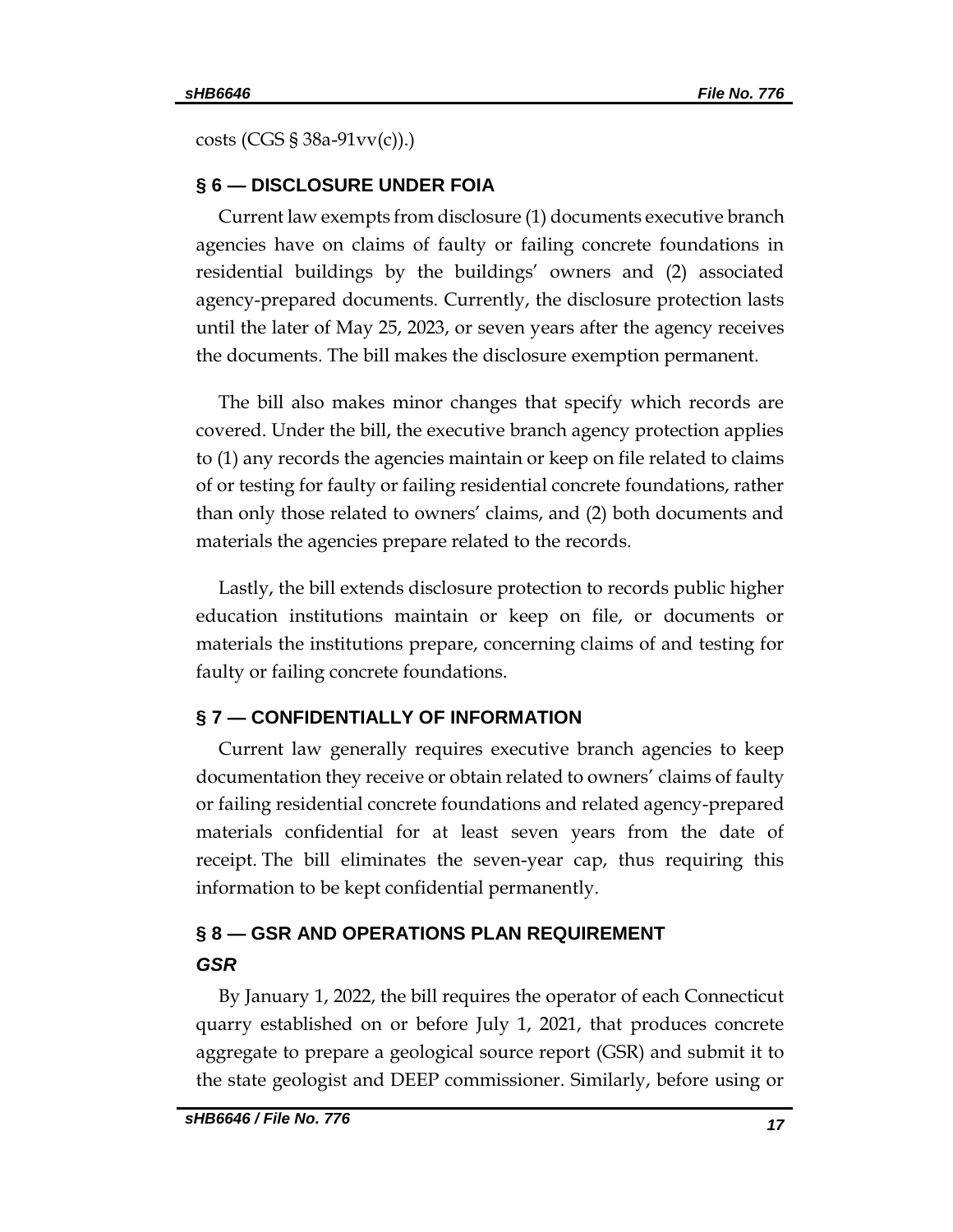selling concrete aggregate, the operator of a new quarry must prepare and submit a GSR.

Under the bill, each concrete aggregate quarry must update and submit its GSR quadrennially.

#### *GSR Requirements*

The GSR must be prepared as the commissioner requires and must include:

- 1. a description of the operator's mining, processing, storage, and quality control methods;
- 2. a description of the products the quarry will produce;
- 3. a description of the characteristics of the aggregate to be excavated, prepared by a qualified geologist;
- 4. the results of an inspection of face material and geologic log analysis, completed by a qualified geologist; and
- 5. core sample analyses completed by a qualified geologist unless the quarry is active and the commissioner determines the quarry's performance history is satisfactory.

A "qualified geologist" is a geologist certified by the American Institute of Professional Geologists, licensed by the National Association of State Boards of Geology, or certified or licensed by another organization deemed suitable by the state geologist.

#### *Operations Plan*

By January 1, 2022, and annually thereafter, the bill requires concrete aggregate quarry operators to provide the quarry's operations plan to the state geologist and DEEP commissioner.

#### **§ 9 — ANNUAL AGGREGATE TESTING**

Beginning July 1, 2022, and at least annually thereafter, the operator of each quarry that sells or provides aggregate intended for use in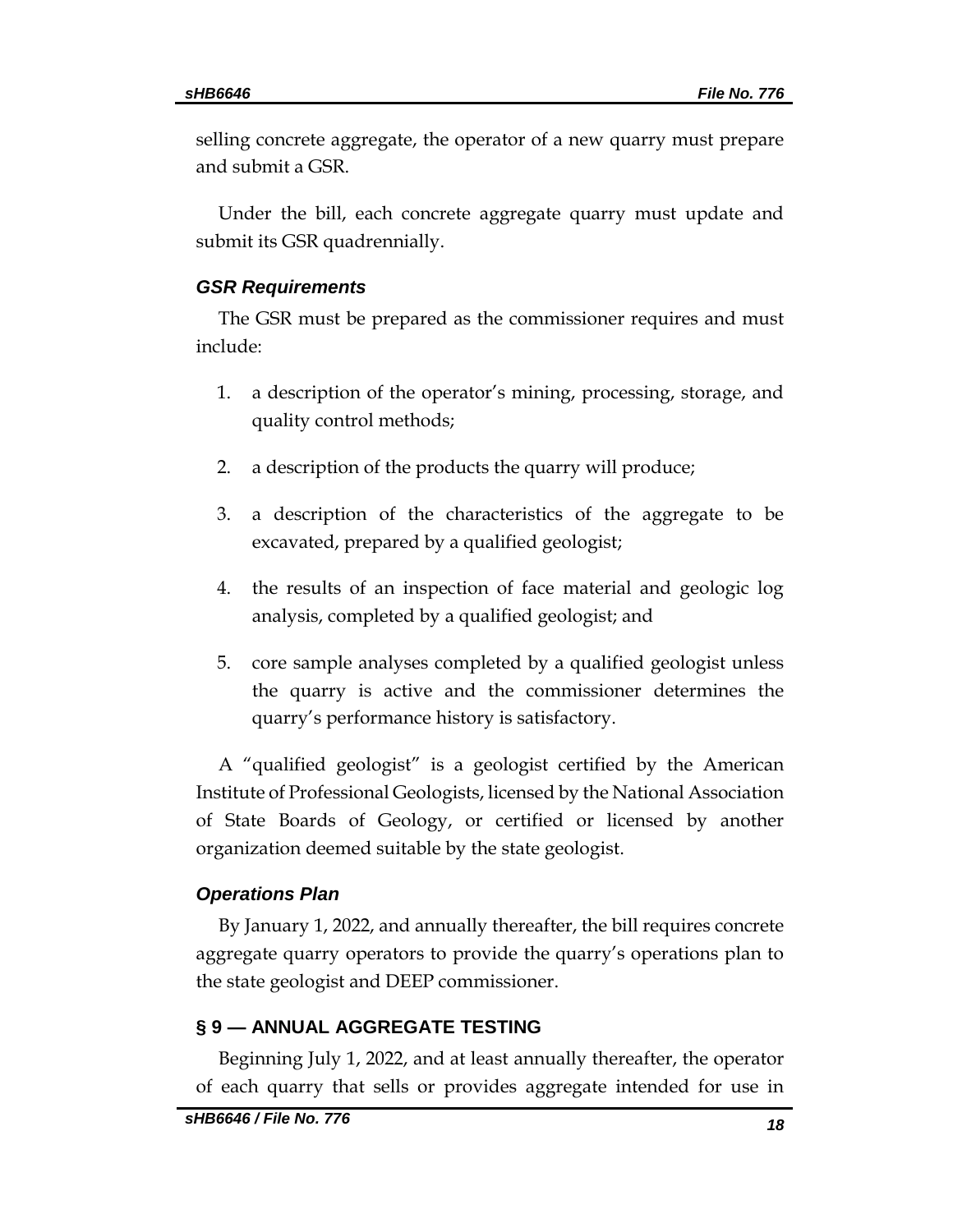concrete, must provide a written report to the DEEP commissioner and the state geologist, containing the results of a third-party test of the aggregate's sulfur content (total S) and further testing for pyrrhotite, if applicable. The bill exempts quarry operators from the annual requirement if tests show their aggregate has a low total S. (If aggregate has a high total S concentration, it is not suitable for structural concrete. Measuring aggregate's total S enables one to develop a conservative estimate of the maximum pyrrhotite concentration. (Many minerals other than pyrrhotite contain sulfur.))

Under the bill, the test must be conducted by a third-party certified or accredited to conduct testing in accordance with American Society for Testing Materials standard C33/C33M, Standard Specification for Concrete Aggregates. The certification or accreditation must be provided by the International Organization for Standardization, United States Army Corps of Engineers, American Association of State Highway and Transportation Officials, International Accreditation Service, or a similar organization.

The bill authorizes the DEEP commissioner to adopt regulations to implement the bill's aggregate testing provisions. If adopted, the regulations must include definitions for the following terms: "rapid total sulfur test," "x-ray fluorescence analysis," "purge and trap gas chromatography analysis," "analysis by combustion furnace," "x-ray diffraction," "magnetic susceptibility analysis," "petrographic analysis," and "mortar bar expansion test."

#### *Total S Test*

Each test must include the performance of a rapid total S test on a 10 pound aggregate sample using one of the following methods:

- 1. x-ray fluorescence analysis,
- 2. purge and trap gas chromatography analysis,
- 3. analysis by combustion furnace, or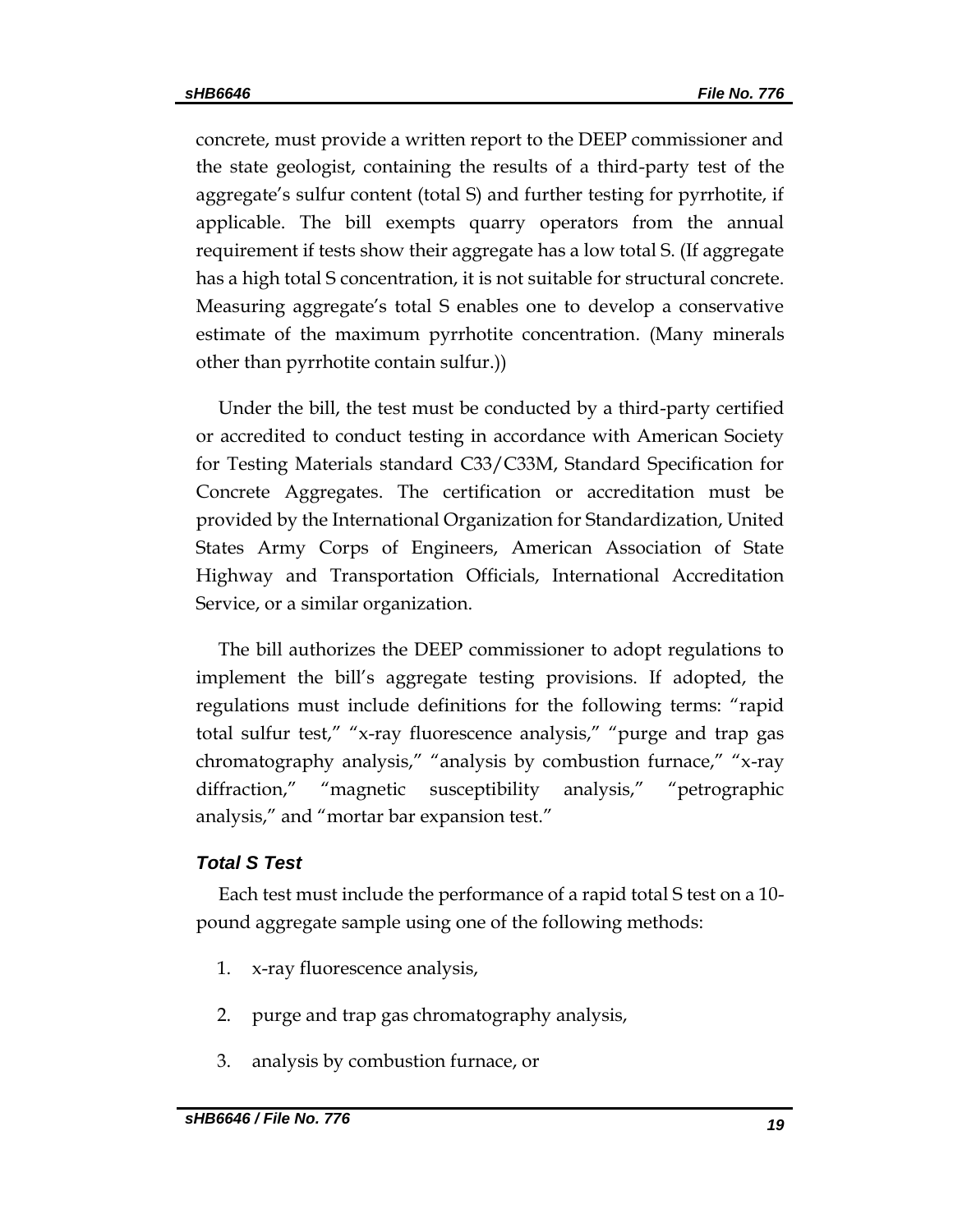4. other technology deemed at least as accurate by the state geologist.

The bill specifies that representative samples must be (1) collected and managed in accordance with American Society for Testing and Materials standard D75/D75M, Standard Practice for Sampling Aggregates, and (2) reduced to a size appropriate for laboratory testing and pulverized for analysis.

*Results.* If testing shows the sample's total S by mass is more than 1%, the operator cannot sell or otherwise provide the aggregate for use in concrete.

If testing shows the sample's total S by mass is less than 0.1%, a quarry operator (1) may sell or provide such aggregate for use in concrete four years, beginning on the date of receipt of such test results; and (2) does not need to submit test results to the DEEP commissioner and state geologist during that period.

If testing shows the sample's total S falls in between these thresholds, then further testing is required.

#### *Further Testing for Pyrrhotite*

*Required Testing*. If the total S of the sample is 0.1% or more, but less than 1% (by mass), then the sample must be further tested for the presence and relative abundance (concentration) of pyrrhotite using one of the following methods: (1) x-ray diffraction, (2) magnetic susceptibility, or (3) another type of petrographic analysis.

If the sample contains pyrrhotite, a petrographic analysis must be conducted to determine whether the aggregate can be used. The analysis must be based on (1) American Society for Testing and Materials standards C295, Standard Guide for Petrographic Examination of Aggregates for Concrete, and (2) C294, Standard Descriptive Nomenclature for Constituents of Concrete Aggregates.

*Additional Testing and Restrictions.* If testing shows that